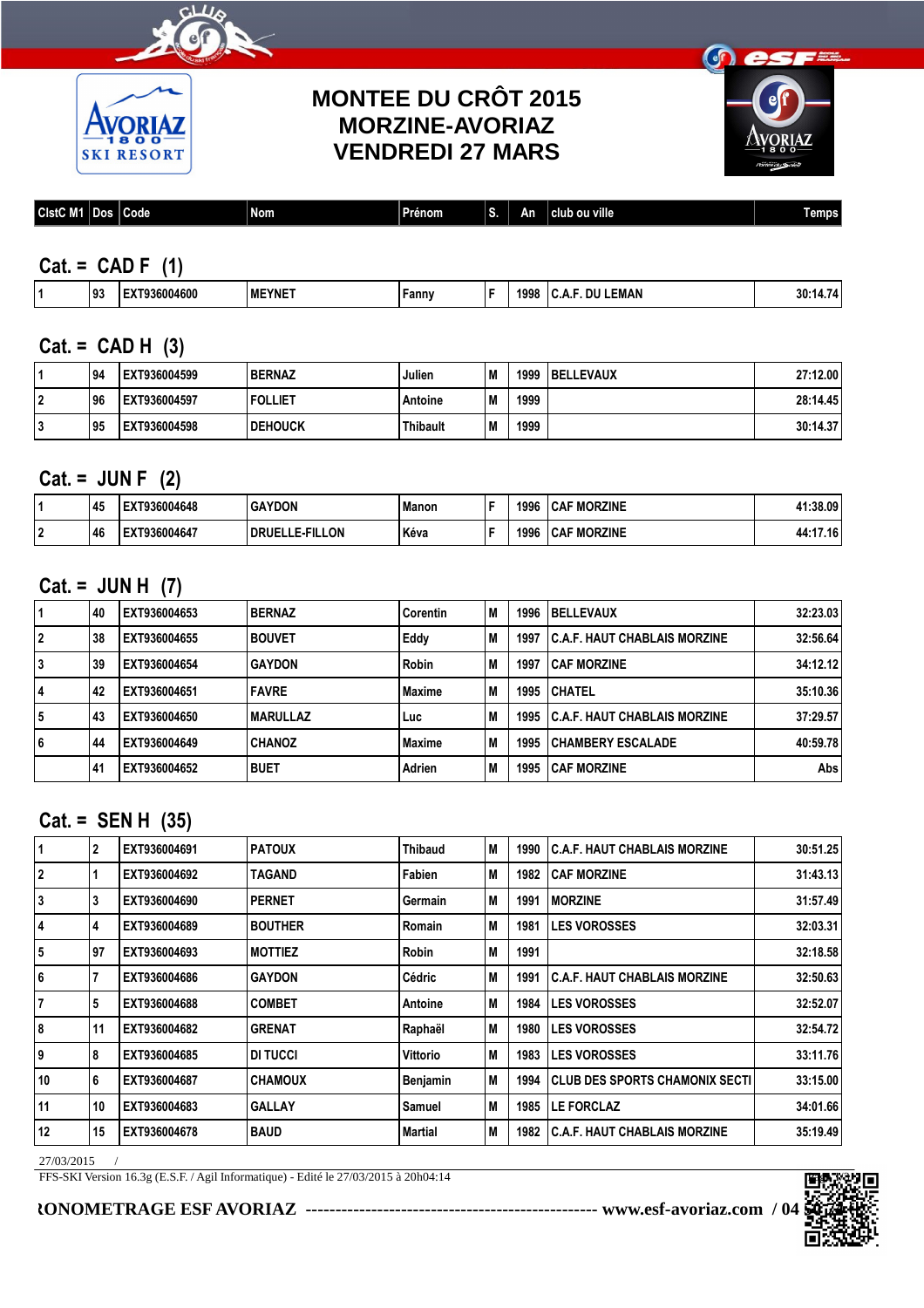| CistC M1 Dos |    | Code         | Nom                    | Prénom              | S. | An   | club ou ville                       | <b>Temps</b> |
|--------------|----|--------------|------------------------|---------------------|----|------|-------------------------------------|--------------|
| 13           | 14 | EXT936004679 | <b>BAUD GENIAUX</b>    | <b>Jean Charles</b> | M  | 1983 |                                     | 35:22.77     |
| 14           | 25 | EXT936004668 | <b>BUFFET</b>          | Sylvain             | M  | 1977 |                                     | 35:28.28     |
| 15           | 24 | EXT936004669 | <b>CHARDON</b>         | <b>Nicolas</b>      | M  | 1988 |                                     | 35:30.86     |
| 16           | 12 | EXT936004681 | <b>SACHE</b>           | <b>Florian</b>      | M  | 1983 | <b>LES VOROSSES</b>                 | 35:33.40     |
| 17           | 17 | EXT936004676 | <b>RONGER</b>          | <b>David</b>        | M  | 1985 |                                     | 35:53.78     |
| 18           | 13 | EXT936004680 | <b>DUCRET</b>          | Sylvain             | M  | 1983 | <b>LES VOROSSES</b>                 | 36:05.89     |
| 19           | 30 | EXT936004663 | <b>BERTHOD</b>         | <b>Francois</b>     | M  | 1979 |                                     | 36:13.41     |
| 20           | 26 | EXT936004667 | <b>MERCIER GALLAY</b>  | Alain               | M  | 1988 |                                     | 36:37.66     |
| 21           | 34 | EXT936004659 | <b>SAMZUN</b>          | Mael                | M  | 1992 |                                     | 37:41.14     |
| 22           | 31 | EXT936004662 | <b>GAYDON</b>          | <b>Thibault</b>     | M  | 1986 | Morzine                             | 39:25.05     |
| 23           | 28 | EXT936004665 | <b>BLANC DEPOTEX</b>   | Raphael             | M  | 1976 |                                     | 39:38.10     |
| 24           | 16 | EXT936004677 | <b>TROMBERT</b>        | Maxime              | M  | 1991 |                                     | 39:41.14     |
| 25           | 21 | EXT936004672 | <b>GAYDON</b>          | Ludovic             | M  | 1987 |                                     | 40:18.80     |
| 26           | 23 | EXT936004670 | <b>COTTET DUMOULIN</b> | Jerome              | IМ | 1977 | <b>C.A.F. HAUT CHABLAIS MORZINE</b> | 40:35.29     |
| 27           | 18 | EXT936004675 | <b>RICHARD</b>         | Fabrice             | M  | 1979 |                                     | 41:13.27     |
| 28           | 33 | EXT936004660 | <b>VESIN</b>           | Paul                | IМ | 1993 |                                     | 41:59.42     |
| 29           | 19 | EXT936004674 | <b>PUTHON</b>          | Anthony             | M  | 1987 |                                     | 44:09.58     |
| 30           | 22 | EXT936004671 | <b>DEPOISIER</b>       | Hervé               | M  | 1976 |                                     | 44:23.74     |
| 31           | 29 | EXT936004664 | <b>BONAN</b>           | <b>Thomas</b>       | M  | 1981 | <b>PRAZ MONTAGNE</b>                | 44:52.00     |
| 32           | 32 | EXT936004661 | <b>DUBY</b>            | Jérome              | M  | 1987 | CR2H                                | 45:43.90     |
| 33           | 27 | EXT936004666 | <b>GUIBERTEAU</b>      | Julien              | M  | 1980 |                                     | 46:51.79     |
|              | 35 | EXT936004658 | <b>LEPRETRE</b>        | Loic                | M  | 1994 |                                     | Abs          |
|              | 20 | EXT936004673 | <b>PAYET</b>           | Jacques             | M  | 1980 |                                     | Abs          |

# **Cat. = VET F (5)**

|   | l 68 | EXT936004625 | <b>BARDY</b>    | Agnès     | Е |      | <b>1958 C.A.F. HAUT CHABLAIS MORZINE</b> | 41:14.00 |
|---|------|--------------|-----------------|-----------|---|------|------------------------------------------|----------|
|   | 70   | EXT936004623 | <b>FILLON</b>   | Véronique | F |      | <b>1965 ICAF MORZINE</b>                 | 43:54.99 |
| 3 | 74   | EXT936004622 | <b>EYRE</b>     | Francesca | Е | 1970 | <b>IMORZINE</b>                          | 46:47.86 |
| 4 | 72   | EXT936004621 | <b>IBASTARD</b> | Svlvie    |   | 1959 |                                          | 48:34.32 |
|   | 69   | EXT936004624 | <b>GAYDON</b>   | Sylvie    |   | 1972 | <b>IMORZINE</b>                          | Abs l    |

## **Cat. = VH1 (19)**

| 1              | 66 | EXT936004627 | <b>BURNET</b>      | <b>Nicolas</b>  | IМ | 1970 |                                       | 36:05.19 |
|----------------|----|--------------|--------------------|-----------------|----|------|---------------------------------------|----------|
| 2              | 47 | EXT936004646 | <b>GAYDON</b>      | Alex            | IМ | 1967 | <b>IMORZINE</b>                       | 36:15.45 |
| 13             | 58 | EXT936004635 | <b>BREQUILLEUX</b> | Franck          | IМ | 1968 | <b>LUCINGES</b>                       | 37:12.15 |
| 14             | 50 | EXT936004643 | <b>MARCELLIN</b>   | Christophe      | IМ | 1966 |                                       | 39:39.60 |
| 5              | 54 | EXT936004639 | <b>MICHAUD</b>     | <b>Olivier</b>  | IМ | 1973 | <b>I C.A.F. HAUT CHABLAIS MORZINE</b> | 39:51.09 |
| 6              | 48 | EXT936004645 | <b>FEUQUIERES</b>  | Benoit          | IМ | 1967 | <b>CAF MORZINE</b>                    | 39:55.15 |
| $\overline{7}$ | 56 | EXT936004637 | <b>REY</b>         | <b>Stephane</b> | IМ | 1966 |                                       | 40:01.03 |
| 8              | 49 | EXT936004644 | <b>COURT</b>       | Jean François   | IМ | 1971 |                                       | 40:05.21 |
| 9١             | 61 | EXT936004632 | <b>ALLOIN</b>      | <b>Didier</b>   | IМ | 1971 |                                       | 40:12.75 |
| 10             | 52 | EXT936004641 | <b>GAILLARD</b>    | Fabrice         | IМ | 1973 | <b>C.A.F. HAUT CHABLAIS MORZINE</b>   | 40:16.15 |

27/03/2015 /

FFS-SKI Version 16.3g (E.S.F. / Agil Informatique) - Edité le 27/03/2015 à 20h04:14

Page 2/3